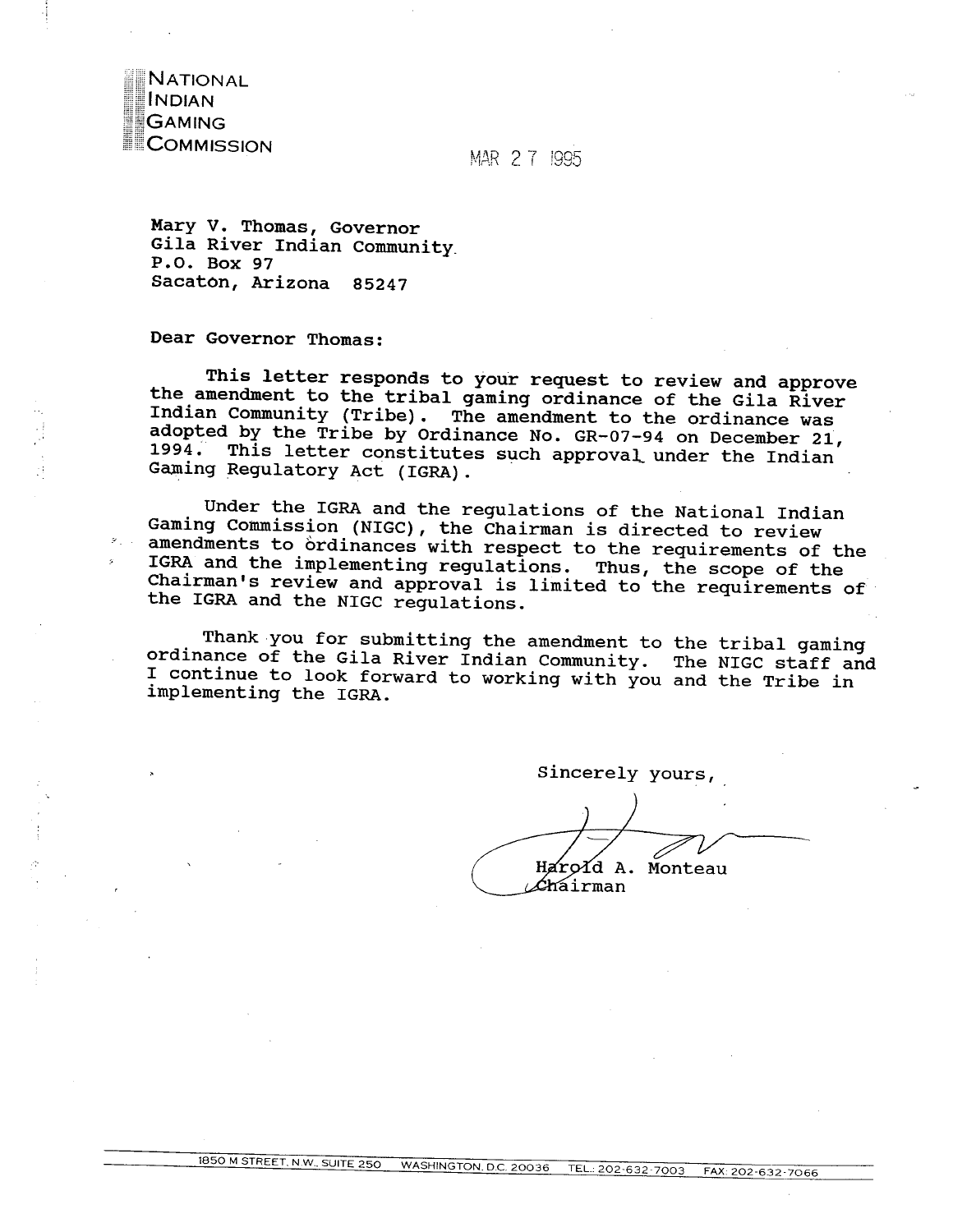

## **ORDINANCE GR-07-94**

## **AN AMENDMENT TO THE CONSOLIDATED GAMING ORDINANCE GR-01-94, SECTION 00.411**

- WHEREAS, the Gila River Indian Community (the "Community") entered a fully executed compact with the State of Arizona providing for the joint regulation of Class I11 Gaming within the Community on July 6, 1993; and
- **WHEREAS,** the Community adopted the Gaming Ordinance, GR-04-94, regulating the conduct of all Class I1 and Class **I11**  Gaming within the exterior boundaries of the Reservation on January 19, 1994, which was duly approved by the National Indian Gaming Commission and subsequently published in the Federal Register on April 15, 1994, pursuant to Section **2710(d)** (2) (b) of the Indian Gaming Regulatory Act; and
- **WHEREAS,** pursuant to Chapter 3, Section 00.301 of the Gaming Ordinance, the Gila River Indian Community Council (the "Community Council") established "...the Gila River Gaming Commission for the purpose of regulating all gaming conducted within the exterior boundaries of the<br>Reservation."; and
- **WHEREAS,** by enactment of the Gaming Ordinance, the community Council delegated the authority to the Governor and the General Counsel to respond to changes required by the National Indian Gaming Commission and when any change or amendments were made, that the Community Council would be advised of the changes no later than the next regularly scheduled Community Council meeting; and
- WHEREAS, the Governor and the General Counsel have submitted changes in the nature of amendments to the National Indian Gaming Commission and these changes have been found to be acceptable.